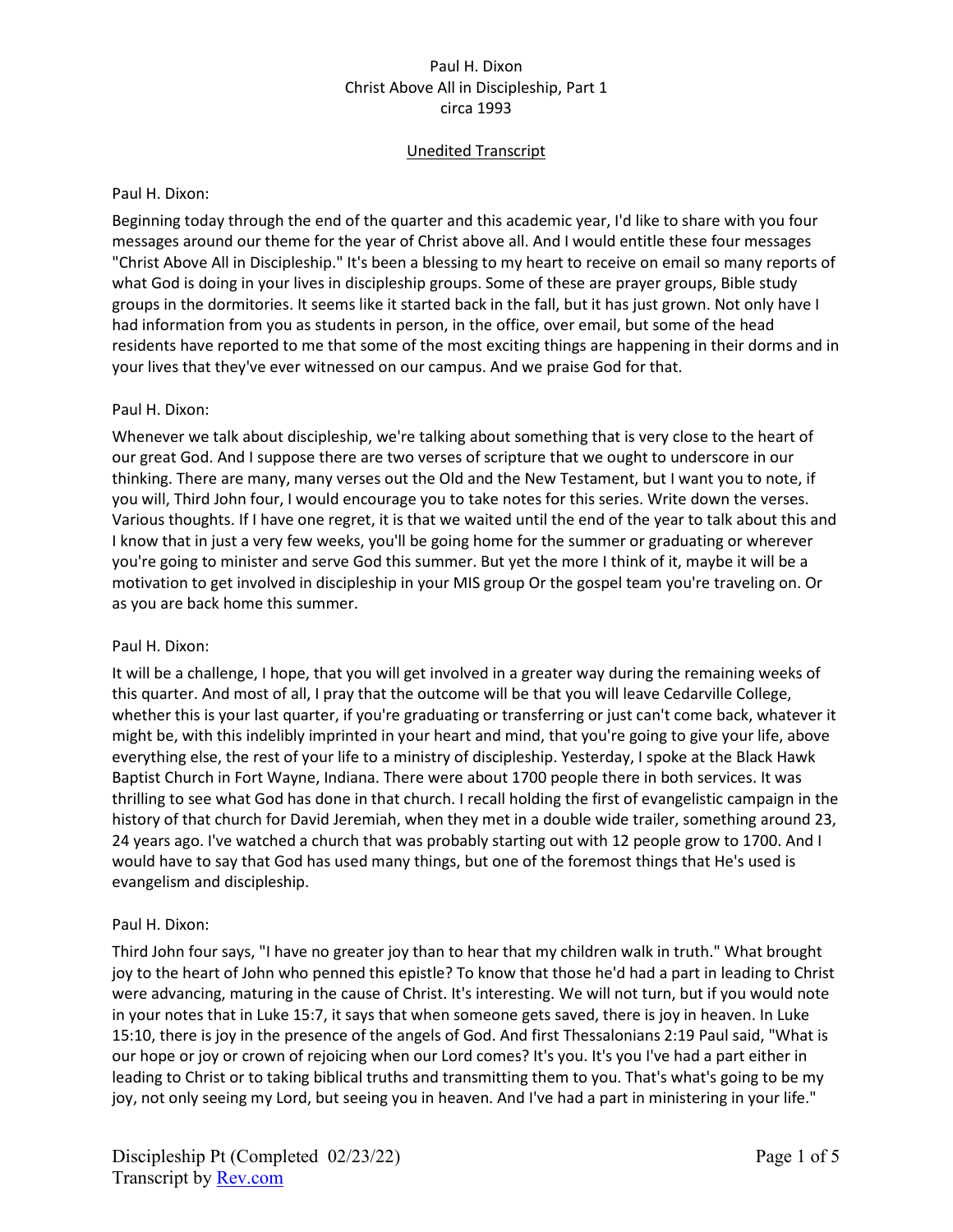#### Paul H. Dixon:

Philippians 4:1. Paul said, "You are my joy and my crown." And it's exciting to me to read in Acts 8:39, that after the eunuch was converted, the scripture says he went on his way rejoicing, so I would argue that when we get involved in this business, this ministry of discipleship, it brings joy to the heart of God, joy to the angels, it brings joy to the life of the person now who's a part of this process, and then when we get at the Heaven, it's going to be our joy and the person who has either been saved or discipled, joy comes to their life. That's why I entitled a book that I wrote on this topic, The Joy of Discipleship, because I firmly believe that's what it's all about.

### Paul H. Dixon:

There's another verse of scripture that you must note and probably memorize. Second Timothy 2:2. Second Timothy 2:2 is one of the classic verses on discipleship in the New Testament. "The things that thou hast heard of me among many witnesses, the same commit thou to faithful men who shall be able to teach others also." This marvelous truth of Paul and Timothy. In fact, if you look at it, the discipleship that took place in Timothy's family, the part of his mother and his grandmother as you read chapter one in chapter three, they invested in Timothy spiritually, Paul invested in his life. And now he is saying, "Timothy, your responsibility is to go out and to find faithful men and to build into their lives, to take this body of truth that I've given to you and pass it on to them."

### Paul H. Dixon:

Do you understand what really excites the faculty scattered around right now and over in the other auditorium and the ENS center? What really excites the men on this platform? Not building the buildings. Sure, we get some measure of excitement from that, but not the greatest. Not building the new programs or the network. All that goes into administration and leadership and being a faculty member. No, no, no. The greatest thing that comes to the heart of our staff members building into your lives. Frankly, most of us have concluded that there no greater way to invest our lives than in young people. That's it.

## Paul H. Dixon:

And you have the opportunity right now to build into one another's lives. You get far more done as a residential campus in the dormitory rooms than we get accomplished in the classroom or in the office or in the chapel platform. Discipling is going on all the time. But the greatest discipleship takes place one on one, and the opportunities you have to rub shoulders with one another, "And as iron sharpeneth iron, so a man sharpeneth the countenance of his friend." Proverbs 27:17. I want to give you the start this morning of what I call the doctrine of discipleship, and I want to begin, having had this introduction, by giving you a definition of discipleship. Disciple comes from a Greek word that means a learner, a pupil, a scholar. It's important that you note this. Is not someone who merely gathers facts, but it is someone who does something with those facts. That's a disciple.

#### Paul H. Dixon:

What excites us at Cedarville is not how much truth we transmit, but how much you practice after you've received it and how much we practice after we've received it and after we've given it. The word disciple is found 232 times in the Gospels, 27 times in the book of Acts, and it never occurs in the epistles. I would say suggest that probably it's replaced by Saint in the epistles. And the word Saint is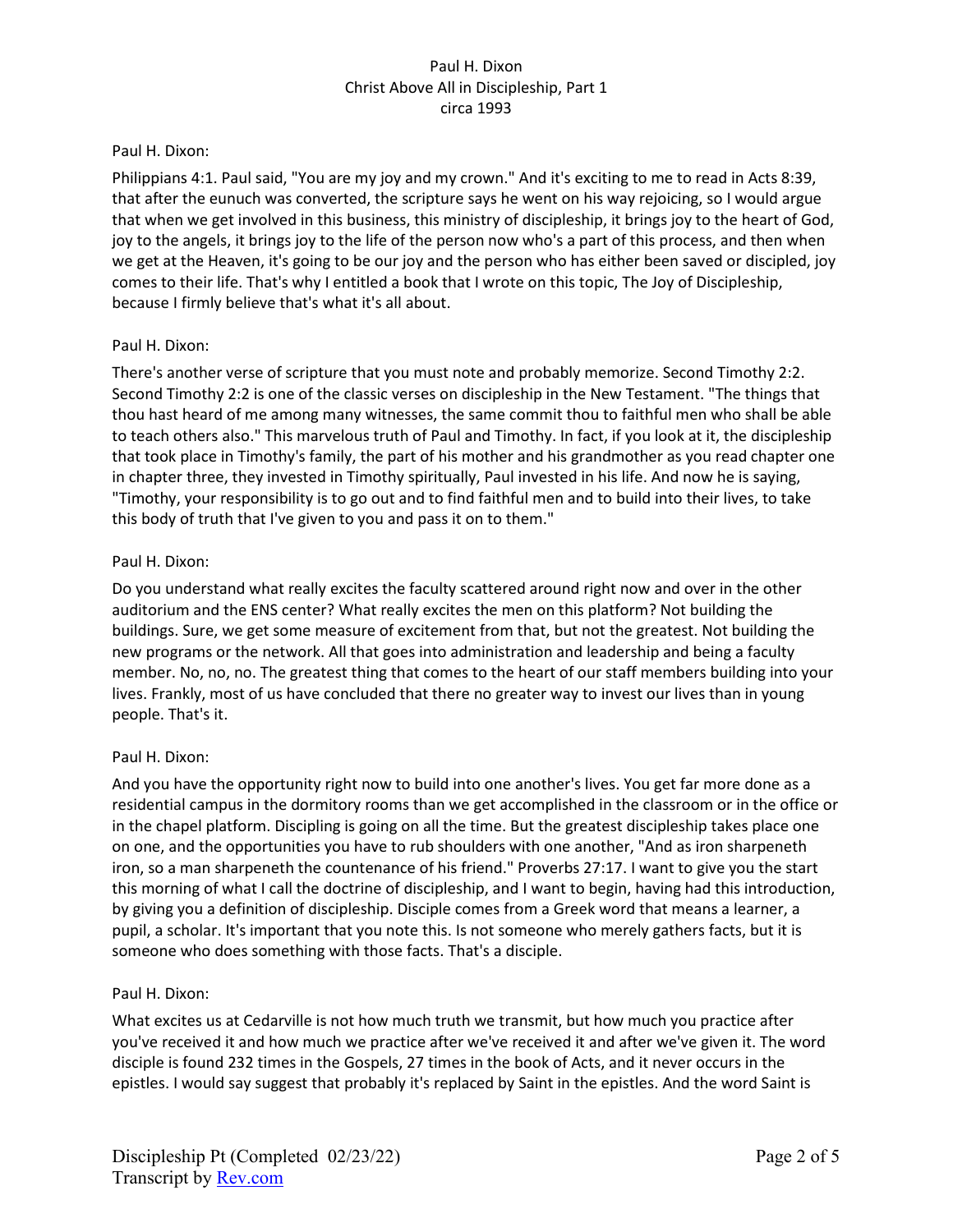found 57 times in the epistles. So obviously when you come to the New Testament, there's a phenomenal emphasis on being a disciple, on being a Saint of God.

### Paul H. Dixon:

Gary Kuhne has written an excellent book entitled The Dynamics of Personal Followup, and in it, he gives this definition. "Disciple is a Christian who's growing in conformity to Christ, is achieving fruit in evangelism, and is working in follow up to conserve his fruit. Discipleship training is the spiritual work of developing spiritual maturity and spiritual reproductiveness in the life of a Christian." And I like this. Someone else said, "Discipleship is the process of bringing saints to a mature relationship with Christ and his body." There's a great preacher by the name of Ian Bounds, who wrote many, many books on prayer. And he said this of preachers, and many of you are going to become preachers in this country and around the world. He said, "Preachers are more than sermon makers. They are men makers, Saint makers." I'd like to add. All of us are that All of us are to be men and women makers. We are to be disciple makers.

### Paul H. Dixon:

The one who set the greatest example for us in this area of discipling is none other than our Lord. We have examples in the Old Testament, we have the David and Jonathan discipling that takes place, Elijah and Elisha, Moses and Joshua. But no one quite like Jesus. His ministry began with calling out Peter and Andrew and James and John, the call to follow him. The call was to be my disciple. You recall, he did not say, "Come and listen to me." He said, "Come and follow me."

#### Paul H. Dixon:

Sometimes easy to get people to listen to us. It's difficult to get people to follow us and what we're teaching. And that's what Jesus was all about. I would think that Ephesians 4:11 and 12, that talks about God's gift to the church, basically it talks about the saints and discipling them so that they, in turn, Second Timothy 2:2, take the body of truth and pass it on to others. Any place you turn in the New Testament, you come back to this premise. He started his ministry by calling people to follow him, and he closed his ministry by giving a great commission that said, "Go out, and don't just win them, but train them. Be disciple makers."

#### Paul H. Dixon:

He called 12 in between the time he started and the time he closed his Earthly ministry. And I want you to see this in your Bibles, if you've never marked it before. Mark 3:13 and 14. Exciting passage on discipleship. He's calling out the 12 and he goes up into a mountain. "He calleth unto him," Mark 3:13, "whom he would and they came unto him, and he ordained 12 that they should be with him and that he might send them forth to preach." It's the with him principle.He called the 12 so that they could be with him, so that they could spend time with him, so they could eat together, so that they could watch him perform miracles, so they could watch how he treated people. So they could pick up his spirit of ministry and for people, to be with him.

#### Paul H. Dixon:

And isn't that really what discipleship is? Men and women, you'll never be a disciple maker if you're a loner. Discipleship says you've got to have people with you. And it also suggests to me that you have a program and you have a plan about who's going to be with you. Not just people you're comfortable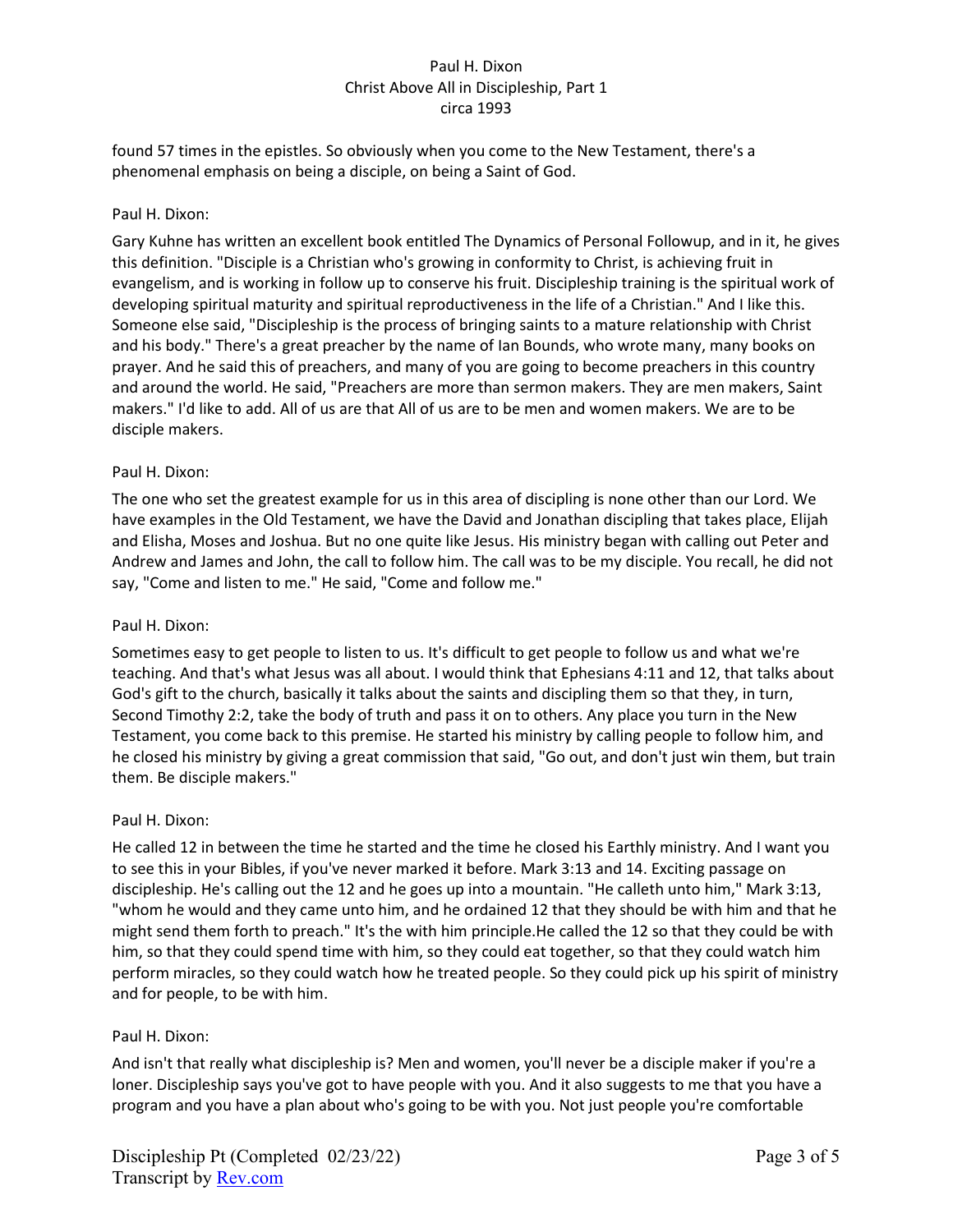with, but people who need somebody who cares, and people who are at this level who need to be moved up and not. But you say, "Present, I'm all the way down here. I need somebody to disciple me." So do I. You'll hear me say this many times in this four part series. All of us need a Paul, and all of us need a Timothy. We all need someone who's building into our lives and we need to be building into someone else's life. And I don't care where you are, there's someone else you can have with you that you can build into their life. And in the process, this is what happens. We all build into each other's lives and we all begin to move to a new level.

## Paul H. Dixon:

The with him principle that Jesus taught us in this matter of discipleship. But even as he called out the 12, he picked out three of the 12 to concentrate on. And we know the time that he spent with Peter, James and John. And is it any wonder that when we come to the book of Acts in chapter four and verse 13, a watching world, when they commented about those early believers, what did they say? They took knowledge that they had been with Jesus. I still remember going to that football game across the street at our local high school. Mrs. Dixon and I were over there from time to time through the years. But especially when our son played on the football team, Scott. And Scott graduated from there and from here and from Dallas. But I happened to be seated next to, as I recall, a young college student by the name of Gary Gromacki.

### Paul H. Dixon:

This was an unusual young man, Gary Gromacki, from the time I've known him, always had a heart for God. And he does to this day. He's also a Cedarville Dallas product and he is a pastor serving God with a wonderful family today. Gary Gromacki was the kind of kid in high school who would go home and listen to Christian radio and take notes on the preaching on the radio. I think it was Bob Cook who was preaching. And he'd take notes on Bob Cook's messages. So we were watching the game and Cedarville, as I recall, we went undefeated that year, and they were blowing out the other team and it was a little boring. And I just turned to Gary and said, "Who are you discipling?" He said, "Who am I what?" I said, "Who are you discipling?" He said, "I don't guess I'm discipling anybody."

## Paul H. Dixon:

"Oh, I just wondered." We went on. Next day, I'm driving across campus. It's a Saturday and there's Gary Gromacki. And he starts waving like this. And he said, "Hey," he said, "I couldn't get over last night when I went to bed, what you said. And I got to thinking, I ought to be doing this. So I came up with the idea last night that I would like to disciple your son and Harold Green's son." He started listing some of our faculty and staff sons that he'd like to get involved in their lives, who were in high school. And he said, "I'll do that with them if you'll disciple me. You teach me one day, and I'll pass on what you teach me to the other kids the next day." And I said, "Well, Gary, I can't speak for my son, but whether he will or he won't, I'll do my end, and I'd be glad to have you in a group."

## Paul H. Dixon:

And that was back at a time when we were having a group of guys into our home at 6:30 in the morning once a week. And it was just really a neat, neat time. And so I started this new group with Gary and some others. Gary Gromacki went on to have a marvelous ministry in the lives of our sons. Incidentally, all of our sons are living for God today, and it's a marvel considering the fathers that they have. But one of the reasons, I believe, is because the ministry that a young college student had in their lives back so